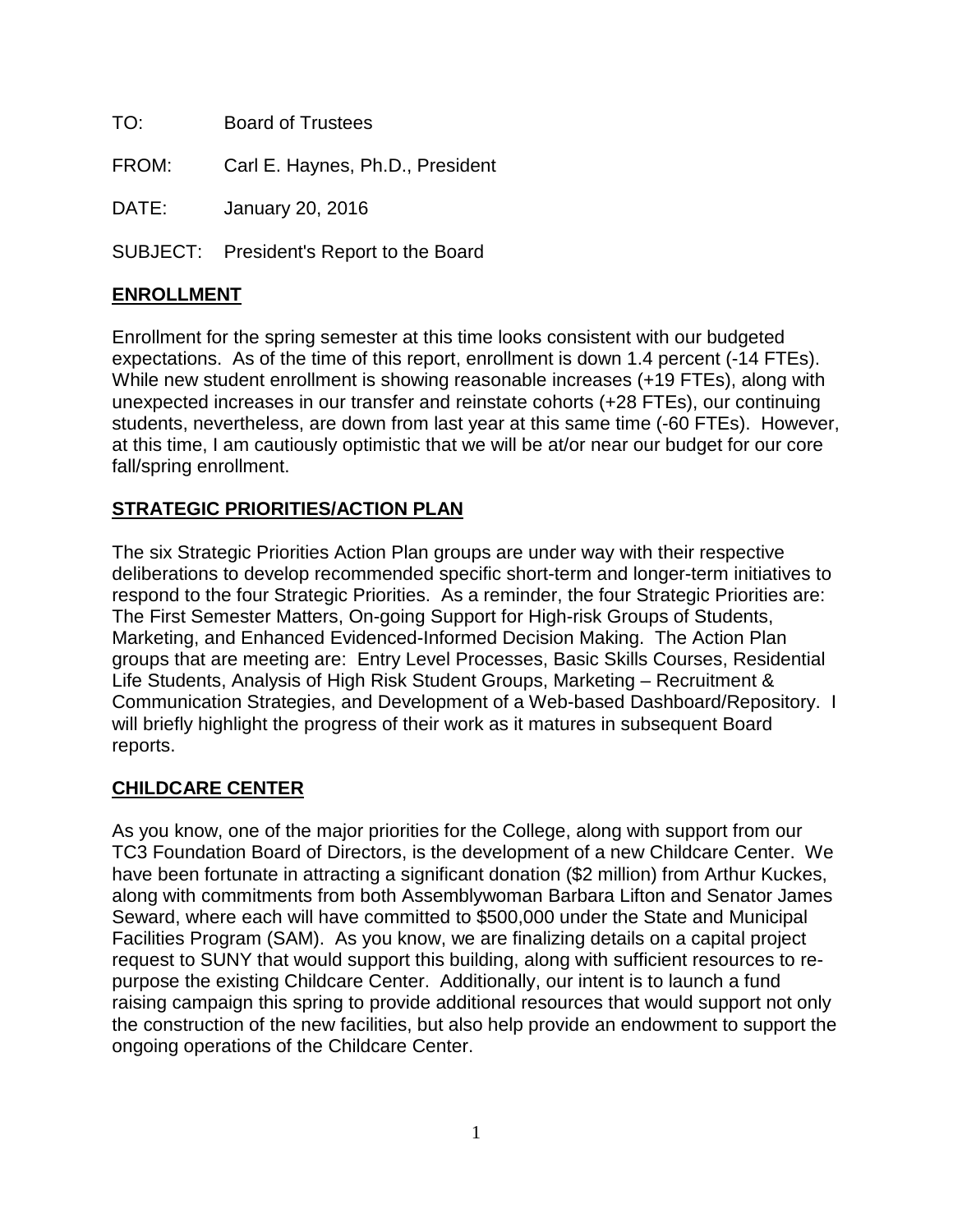### **MIDDLE STATES REACCREDITATION**

We are in the very preliminary stages of our Middle States Reaccreditation process. Under the leadership of Provost Conners, we have selected two people to co-chair the self-study committee (Dr. Kris Altucher and Dr. Travis Vande Berg). More recently we selected the co-chairs of each of the subcommittees that are prescribed according to the Middle States Characteristics of Excellence. In preparing for this process, both Kris and Travis attended the Self-study Institute to be more fully informed about the expectations of the self-study process and Provost Conners attended the annual Middle States Conference in early December where he, too, learned about the process and procedures to be followed.

On March 10, 2016, Dr. Ellie Fogarty, Vice President of the Middle States Commission on Higher Education, will visit the campus to meet with the various stakeholder groups, including members of the Board of Trustees. The primary purpose of her visit is to help guide the steering committee and College leadership with respect to the reaccreditation process. The self-study process will begin this spring and conclude with the submittal of our report in December of 2017. Following that will be a Middle States Team visit sometime in the spring of 2018. There is much work and additional details that will unfold during the next two years. Periodically, I will provide the Board with information and/or pertinent updates to keep you fully informed of the process.

## **OTHER MATTERS**

On December 4, I participated as a judge in the "CANstruction" event put on by student life. This event is done annually in conjunction with our donation to the Dryden Food Pantry. We are proud to report that this year we raised \$550 in donations and 2,075 food items (the equivalent of six TC3 campus van trips).

On December 9, I attended the Cortland County Chamber of Commerce annual Holiday Party.

On December 10, Provost Conners, Deans Ryan and Taetzsch, Susan Dewey, Director of Budget and Finance, and I hosted Chris Newell, newly elected Cortland County Legislator, on campus for an orientation to TC3. Legislator Newell was also interested in learning more about our farm, so he met with Todd McLane, Director of the TC3 Farm LLC, and me for a discussion of this initiative and tour of our facilities.

On December 11, we held our annual December Graduate Recognition Ceremony honoring 199 graduates. There were more than 350 people in attendance, including 61 graduates, their guests, and faculty and staff. Deep Patel, SGA President, spoke on behalf of the students. Amy Trueman, Dean of Student Services, was selected by the SGA to provide keynote remarks. Both did an outstanding job. Roxann Buck brought greetings from the Board of Trustees. Olu Roberts also attended from the Board of Trustees, together with Michael Lane, Tompkins County Legislative Liaison to the Board of Trustees.